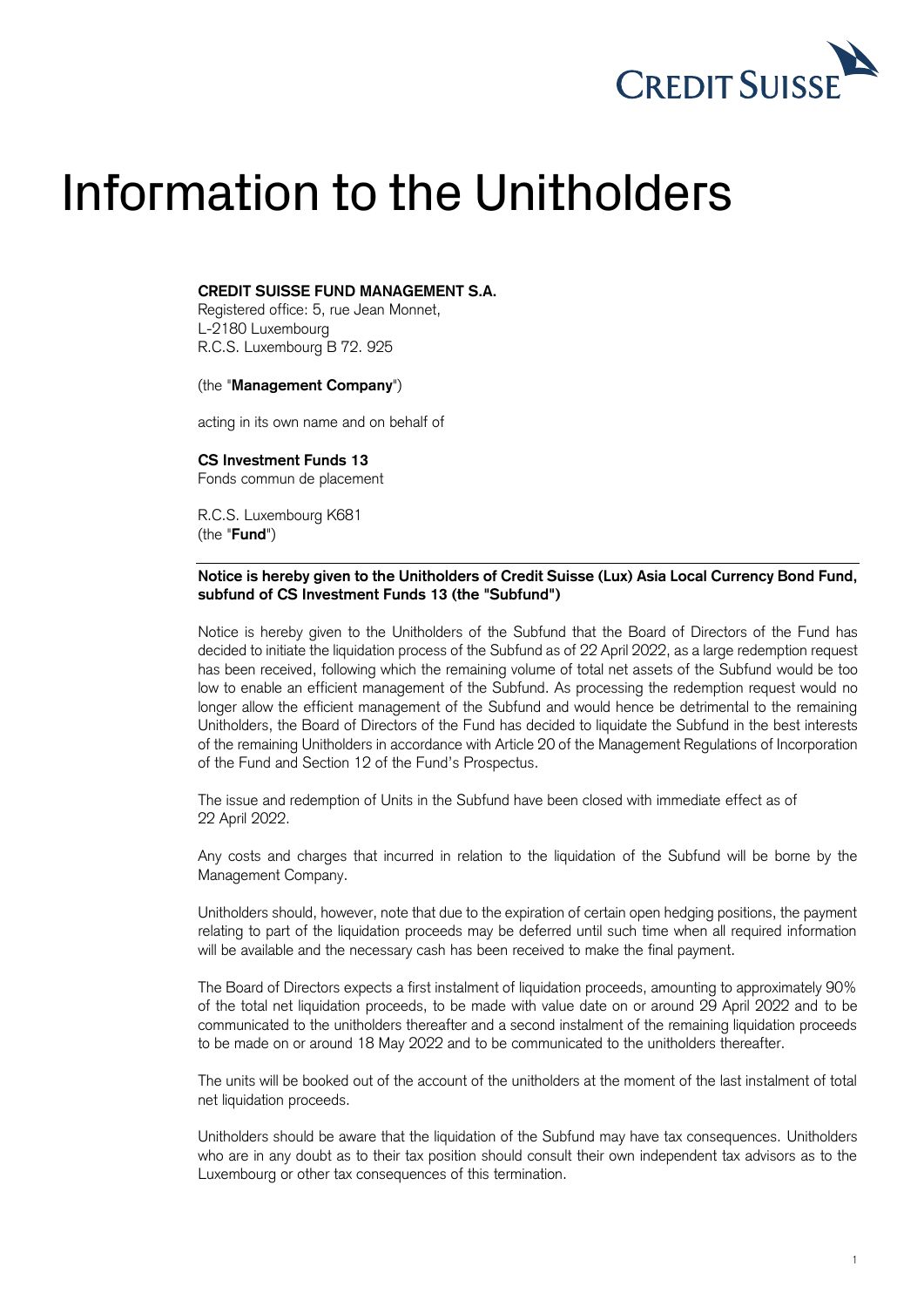Any liquidation and redemption proceeds that cannot be distributed to the Unitholders at the closure of the liquidation shall be deposited with the "Caisse de Consignation" in Luxembourg until the statutory period of limitation has elapsed.

After closure of the liquidation, the accounts and the books of the Subfund shall be filed with Credit Suisse Fund Services (Luxembourg) S.A., during a period of five years.

Luxembourg, 25 April 2022

The Board of Directors of the Management Company, on behalf of the Fund